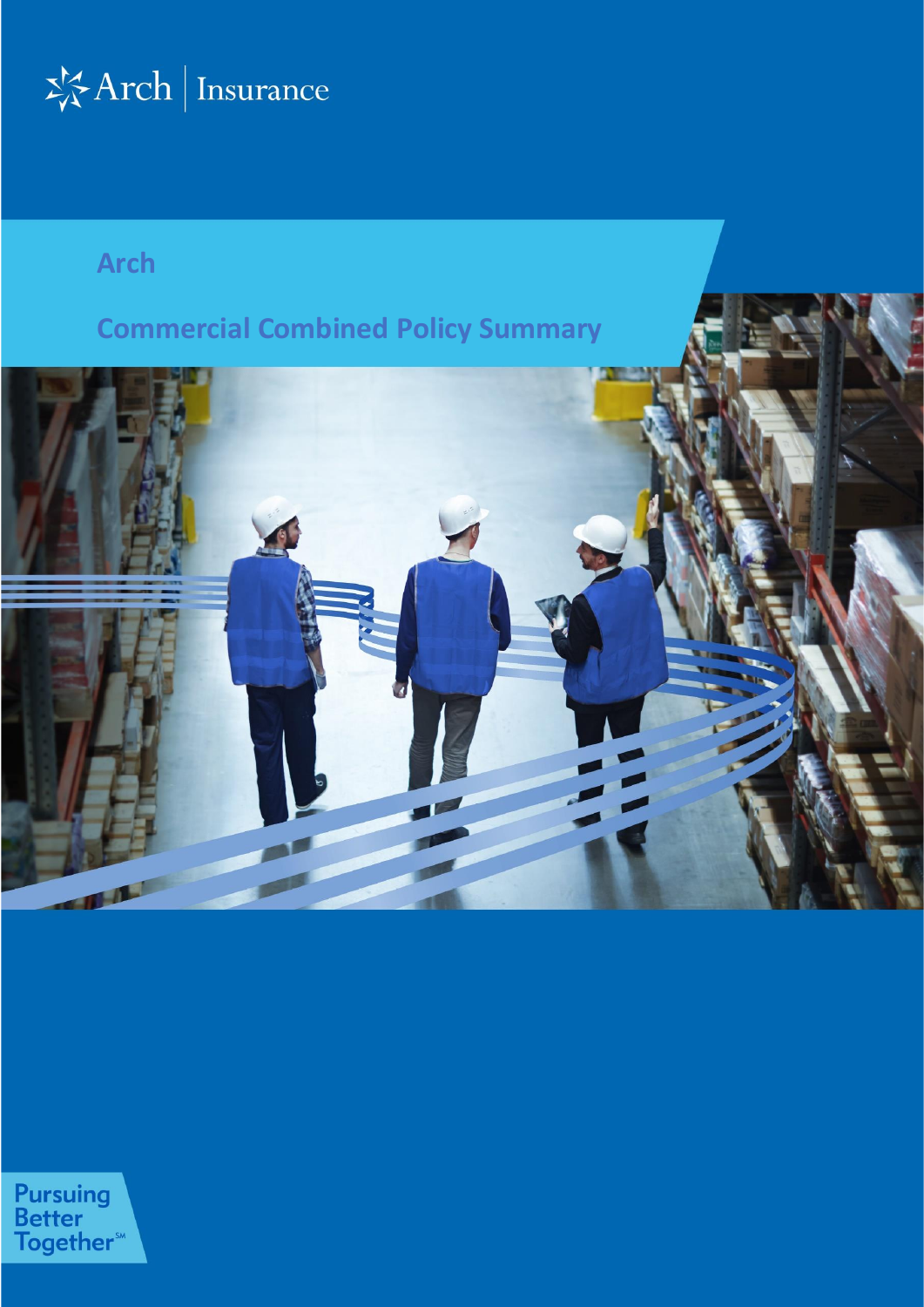

Index

# **Index**

# **Sections**

<span id="page-1-0"></span>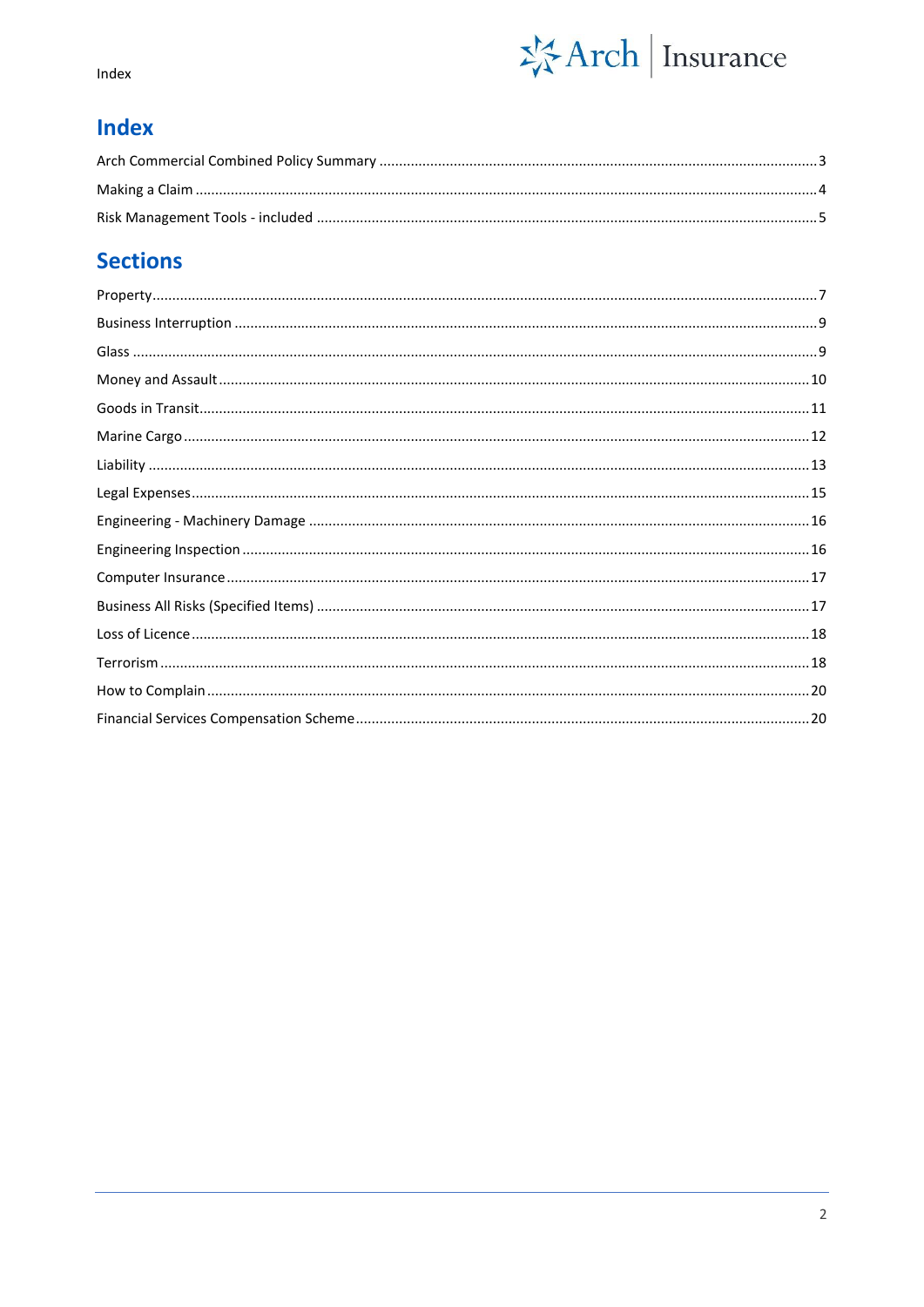

# **Arch Commercial Combined Policy Summary**

This is a summary of the cover provided by your policy and does not contain the full terms and conditions of the cover, which can be found in the policy document. It is important that you read the policy document carefully when you receive it.

You must

- Make a fair presentation to us of the risk at the start, renewal or variation of the policy.
- Tell us immediately if any changes take place which may affect the policy.
- Maintain your premises, property and vehicles in a roadworthy condition.
- Take all reasonable steps to avoid injury, damage or any other claim.
- Comply with the terms and conditions of the policy generally, and in each applicable section.
- Cooperate with the insurers in the event of a claim.
- Pay the premium.
- Tell us immediately if you are unable to comply with any term of the policy.

### **Insurance Provider**

Your insurer will be Arch Insurance (UK) Limited, Registered address:

5th Floor, 60 Great Tower Street, London, EC3R 5AZ.

Authorised by the Prudential Regulation Authority and regulated by the Financial Conduct Authority and the Prudential Regulation Authority. FCA Register Number 229887.

Certain other sections within your policy wording may be covered by another named insurer.

### **Sections of Cover, Features and Exclusions**

Your insurance includes the sections, features and exceptions which are detailed in your policy documents. Excesses apply to most claims; the amount will vary depending on the section of the policy applicable and the claim being made. Specified limits apply to some of the benefits provided, refer to the policy for full details.

### **Type of Insurance**

This policy offers a comprehensive range of sections aimed at general industry. It gives you the flexibility to select covers to meet your needs.

### **Policy Term and Premium Payment**

The duration of the policy is 12 months from cover inception date, or as detailed in your policy schedule. Your insurance agent will tell you how you can pay the premium.

### **Where you can be covered**

The policy is available to businesses in the UK, Channel Islands and Isle of Man. Geographical area of cover varies between sections. Limited information is provided below but you should check the policy for full details.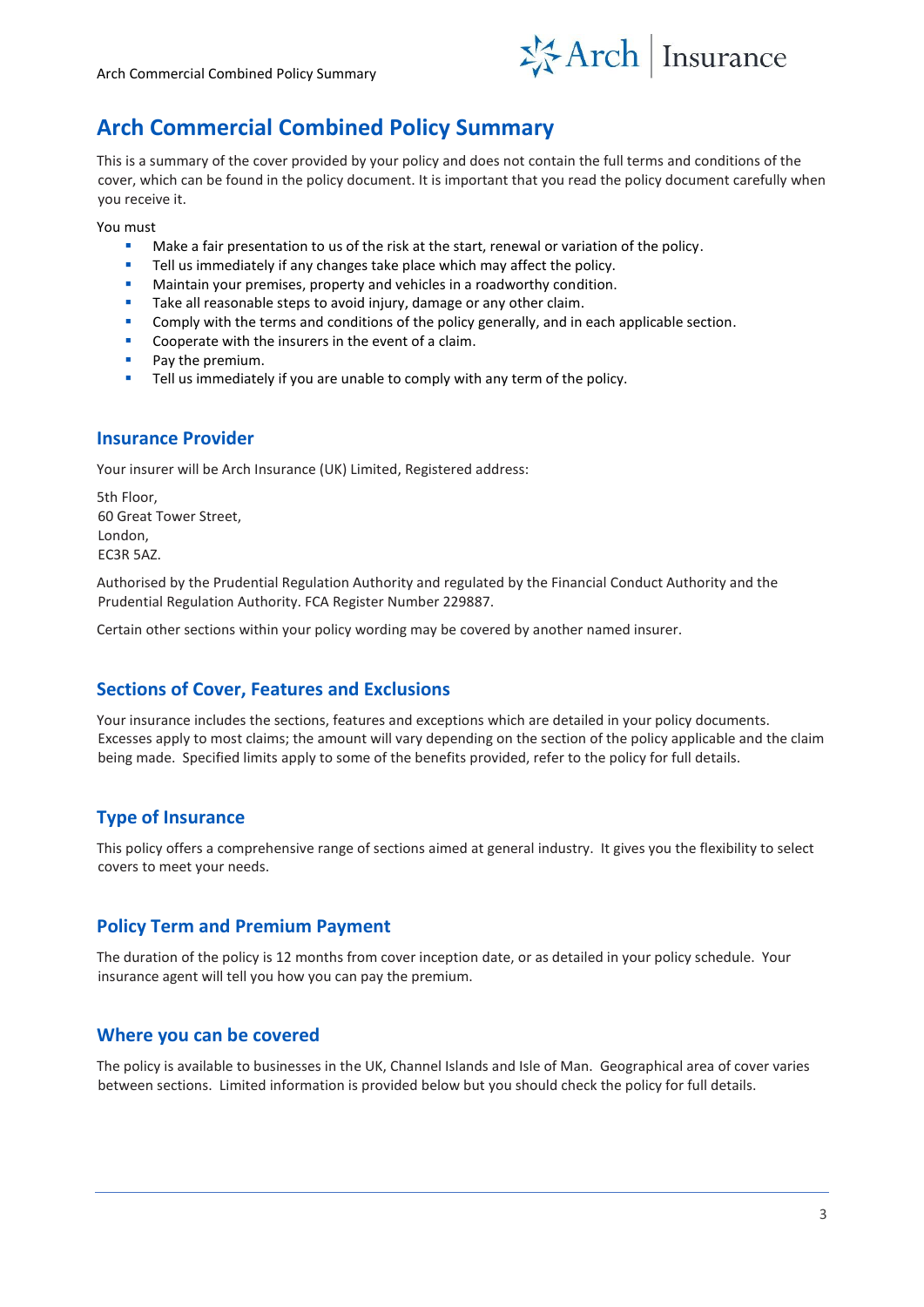

### **Changes and cancellation**

If You provide new information or request a change to the Policy, we will advise of any alterations which we require to terms, conditions and premium. No changes will take effect until we confirm them in writing.

In the first Period of Insurance, You may cancel the Policy within 14 days of receiving Your policy documents if You are dissatisfied for any reason or the Policy does not meet Your requirements.

If You wish to cancel at any other time, please refer to the Policy. We may make a partial return of premium, provided that no claims have been paid or are outstanding.

# <span id="page-3-0"></span>**Making a Claim**

To report or make a claim follow the instructions provided in the **Claims Conditions: Your Obligations** Section of the Policy under **General Conditions**. If You need additional assistance, please contact Your insurance agent.

#### **TO MAKE A LEGAL EXPENSES CLAIM**

This section is provided by DAS Legal Expenses Insurance Company Limited (DAS).

**Important information**: Please do not ask for help from a lawyer, accountant or anyone else before DAS have agreed that You should do so. If You do, they will not pay the costs involved even if they accept the claim.

**Report Your claim**: Call DAS on 0370 755 3111 available 24 hours a day, 7 days a week. Have Your DAS policy number ready and You'll be asked about Your claim.

DAS will assess the claim to ensure it is covered by Your policy, and, if it is, will send it to a lawyer who specialises in that type of claim. The lawyer will assess Your case and tell You how likely it is that You will win. If You are more likely than not to win, the lawyer will manage the case from start to finish.

Please note this is an overview of the claims process for guidance purposes only. DAS' claims handlers can answer any questions You may have when they receive Your claim.

Alternatively You can visi[t www.das.co.uk/legal-protection/how-to-claim.](http://www.das.co.uk/legal-protection/how-to-claim)

#### **ALL OTHER CLAIMS**

To register a claim under any other Section You should email full details of the claim including your Arch policy number to

[commercial.claims@archinsurance.co.uk](mailto:commercial.claims@archinsurance.co.uk)

or call

#### **0345 258 3880.**

You must comply with the Claims Conditions: Your Obligations requirements under the General Conditions Section of the Policy.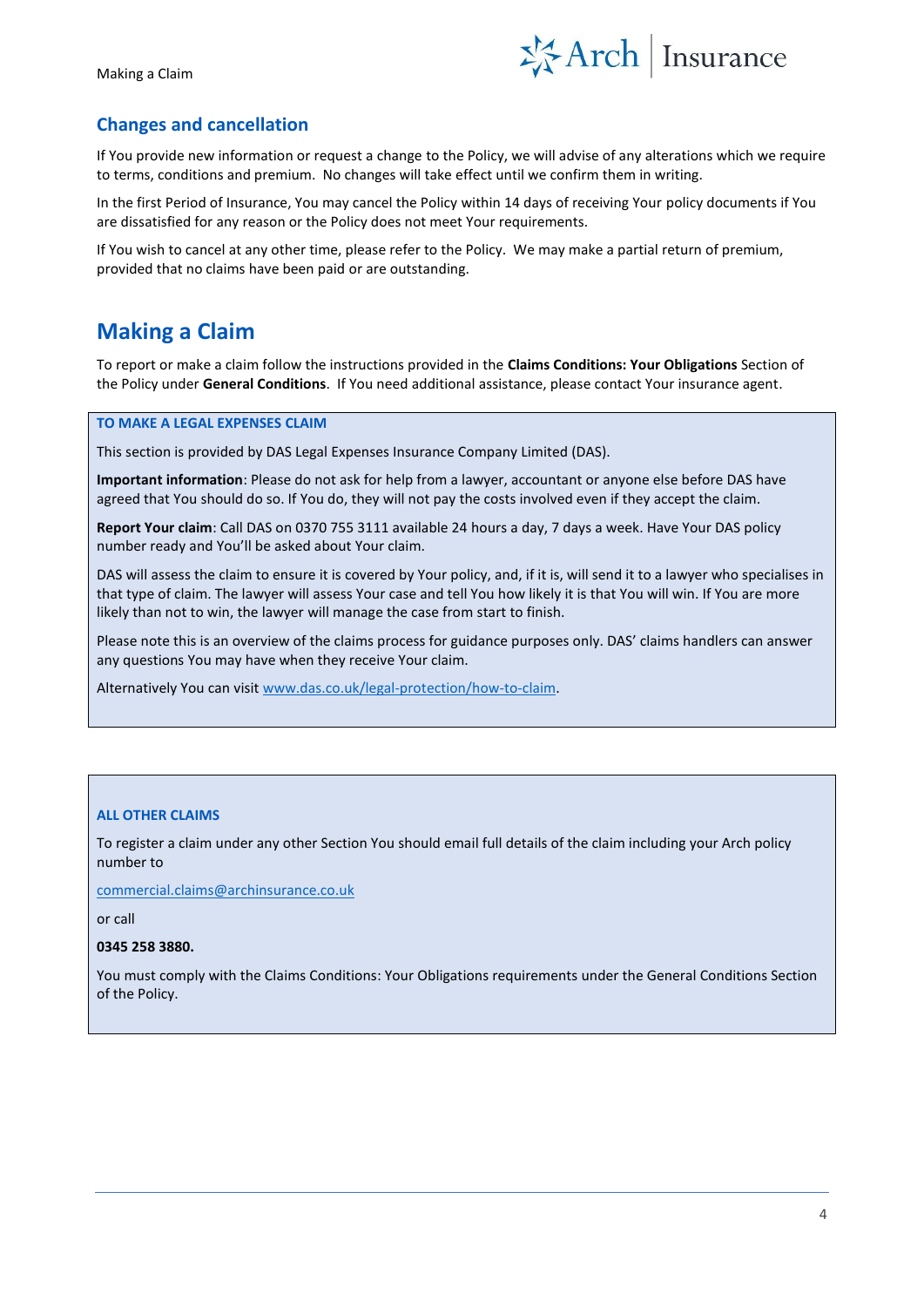

# <span id="page-4-0"></span>**Risk Management Tools - included**

As well as insurance, We believe in helping Our customers to manage the risks they face by offering practical solutions. That's why We automatically include either Arch Risk Management or Arch Business Protection benefits with Your Policy. Your Schedule will show which level of risk management assistance applies.

### **Arch Risk Management (applicable if shown as selected on Your Schedule)**

This provides a range of online risk solutions to enable businesses to effectively manage all aspects of workplace safety and staff employment.

Features include:

- Business Continuity
- Health & Safety Management
- **Human Resources Support**
- E-Learning

You can access these services from our Risk Management website www.archriskmanagement.co.uk

### **Arch Business Protection (ABP) (applicable if shown as Selected on Your Schedule)**

Arch Business Protection (ABP) provides access to a paid for onsite consultancy, available at a competitive rate. It is a combination of an online management system, onsite risk consultancy and unlimited remote support by phone, email or webinar.

Our ABP team will help You understand which parts of the ABP system can meet Your needs and how best to implement it. Support includes:

- Setting the tailored online system to reflect Your business structure.
- Setting up employee training.
- **■** Instruction on starting the risk management process.
- Instruction on using management reporting.
- Creating risk alerts.
- Uploading risk assessments and other controls.
- Webinar tutorials to set You up on the system.

Arch Business Protections services can be accessed from Our website [www.archbusinessprotection.co.uk](http://www.archbusinessprotection.co.uk/)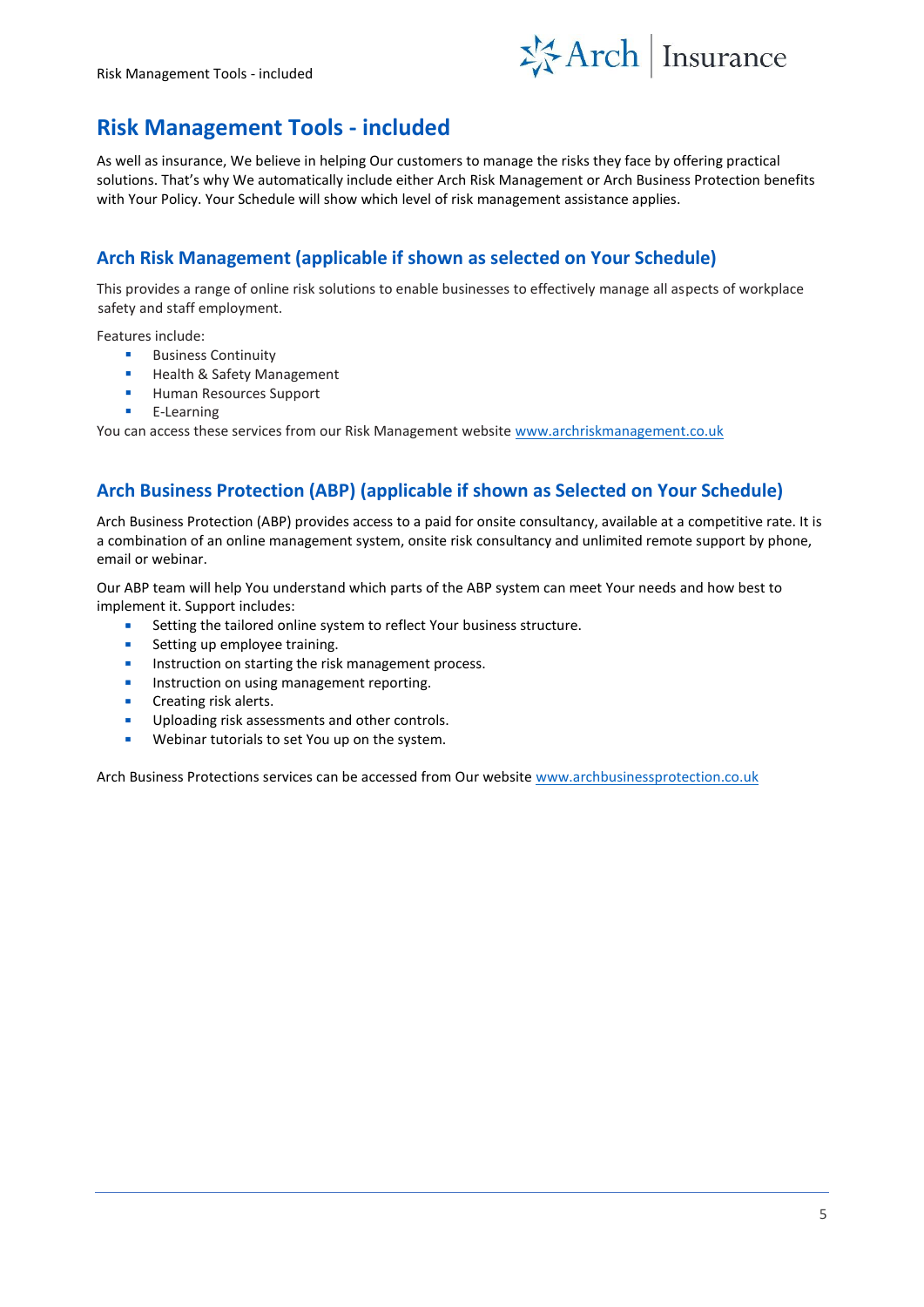

# **Your obligations-** Applicable to all sections unless stated otherwise - refer to your

### policy document

The obligations listed below must be complied with throughout the Period of Insurance. If You fail to comply in any respect, We shall not pay a claim which is Connected With Your non-compliance.

- Burning Waste You must take all precautions as defined in the Policy.
- Fire safety You must provide a fire risk assessment, maintain all fire extinguishing equipment and comply with fire safety regulations as defined in the Policy.
- Hot Works You must take all precautions as defined in the Policy.
- Intruder Alarm You must ensure that any intruder alarm system is always maintained and effective and comply with the requirements defined in the Policy.
- Security (Level 1) Unless We agree otherwise in writing, Your Buildings must be kept secure and You must ensure that You comply with the requirements as defined in the Policy.
- Surveys and Risk Requirements If the Policy has been issued or renewed subject to the satisfactory completion of a survey, you will allow Us access to the Premises and/or Your contract sites in order to conduct the survey and comply with any risk requirements imposed following the survey within the timescales specified by the survey risk improvement report.
- Unoccupancy You must comply with all the requirements as defined in the Policy
- Waste You must ensure that all waste and refuse is swept up daily and removed from the Premises at least once a week.

### **General Exclusions** - Applicable to all sections unless stated otherwise - refer to

#### your policy document

- **Asbestos**
- Cyber (not applicable to Engineering Machinery Damage Section or Computer Section)
- **•** Epidemic or Pandemic Disease (not applicable to the Employers' Liability Section, Public and Products Liability Sub-Sections, Marine Cargo or Terrorism Sections)
- The Excess specified for each item in the Schedule.
- **Fines and Penalties**
- Nuclear and Radioactive Risks (not applicable to Engineering Machinery Damage or Computer Insurance Section)
- Silica
- Sonic Bangs
- Terrorism (not applicable to the Marine Cargo or Terrorism Sections)
- War and Government Action (not applicable to the Marine Cargo Section)

### **General Conditions -** Applicable to all sections unless stated otherwise - refer to your policy document

#### **Change of Risk**

You must notify Us immediately if:

- information which You provided or confirmed to Us is incorrect;
- Your interest in the Business ceases or is transferred to another person or entity or there is a change of ownership of the Business;
- the Business becomes subject to an insolvency proceeding;
- **■** demolition, construction, ground works or excavations are carried out on a site adjoining the Premises.

If You are in doubt, You should disclose it to Us.

Upon notification, We may, cancel, suspend or alter the terms of the Policy or increase the premium.

If You fail to notify Us, We shall not pay any claim which is Connected With the Relevant Event.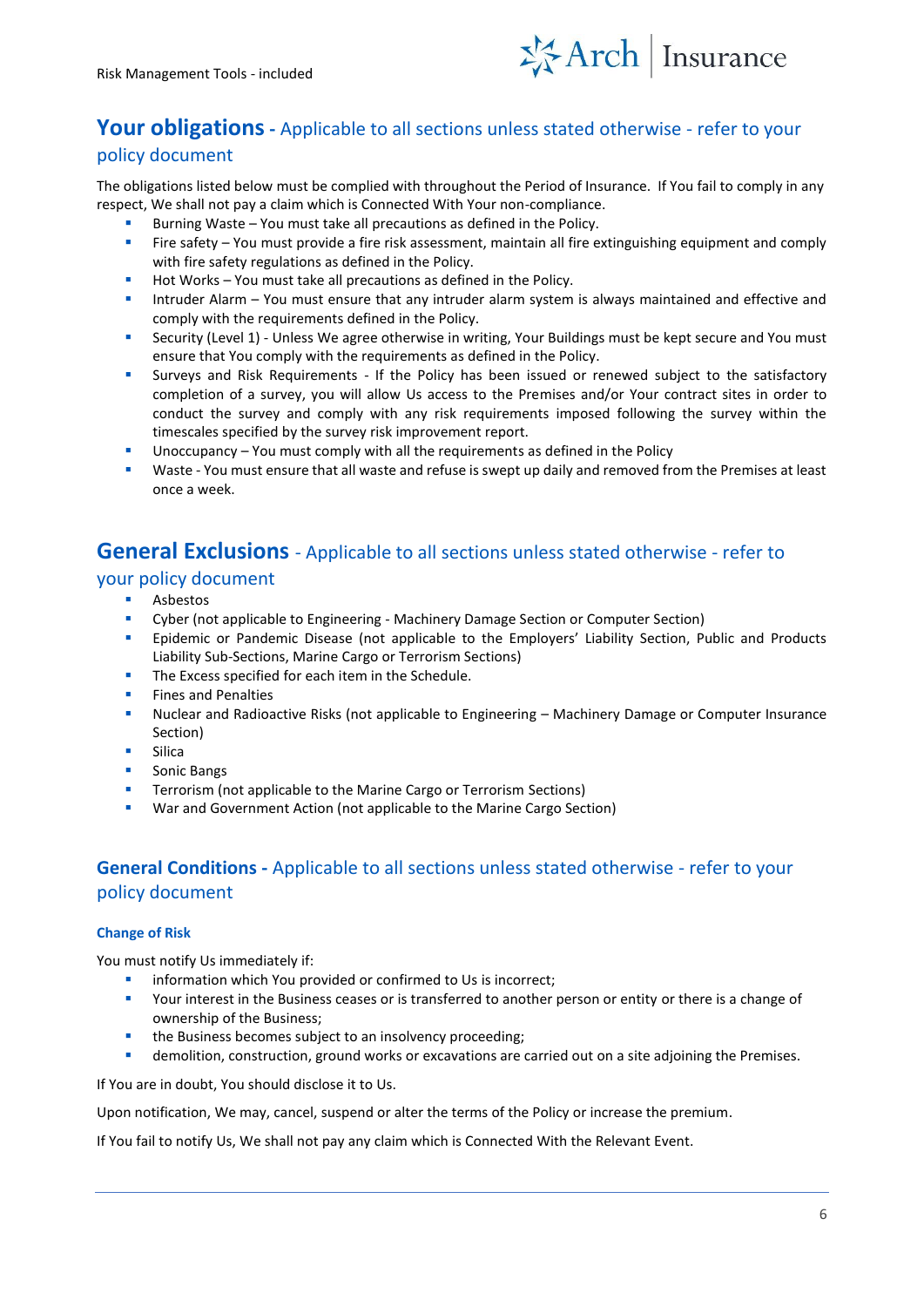Property



#### **Choice of Law and Jurisdiction**

The Policy will be subject to and construed solely in accordance with the Law of England and Wales. All disputes arising out of or in connection with the Policy will be subject to the exclusive jurisdiction of the Courts of England and Wales.

#### **Claims Conditions: Our Rights**

If We agree to pay a claim, We shall have the right to:

- enter or take possession of the Premises where the Damage or loss occurred;
- take possession and salvage of insured Property;
- take over the defence and settlement of a claim brought against You;
- conduct a subrogated recovery in Your name.

If We make a payment which includes the applicable Excess, You will reimburse Us for that amount.

We may at any time free ourselves from further liability for a claim by paying to You the relevant Sum Insured, Indemnity Limit or lesser amount for which a claim can be settled, after deducting payments already made. We shall pay costs and expenses incurred with Our prior consent up to the date of such payment.

#### **Claims Conditions: Your Obligations**

Your claim will not be paid unless You comply with each of the following requirements:

- You must tell Us as soon as reasonably practicable if You become aware of any facts or circumstances which may give rise to a claim against You;
- You must tell Us and the Police as soon as reasonably practicable if You become aware of any Damage which You know or suspect is Caused By a criminal act;
- You must tell Us as soon as reasonably practicable if any written or verbal claim is intimated or made against You;
- You must supply Us with full details of any claim, in writing and at Your own expense, within:
	- a. 7 days of becoming aware of any Injury, Damage or loss which You know or suspect is Caused By a criminal act; and
	- b. 30 days of becoming aware of any other Injury, Damage or loss.
- You must forward to Us unanswered any written communications which relate to claims or possible claims against You, including letters of claim, writs, summons and other legal proceedings;
- You must provide all the assistance, co-operation, evidence and information which We reasonably require Connected With any claim and/or subrogated recovery;
- You must take all reasonable action to prevent and minimise existing and future loss; and
- <span id="page-6-0"></span>You must not admit, deny, negotiate or settle any claim without Our prior written consent.

# **Property**

### **Property: Insuring Clause**

This Section provides Cover for Damage to Property Insured at the Premises occurring during the Period of Insurance.

**Property: Exclusions - Please refer to your Policy document**

- Consequential loss of any kind.
- Damage which is Connected With or comprises: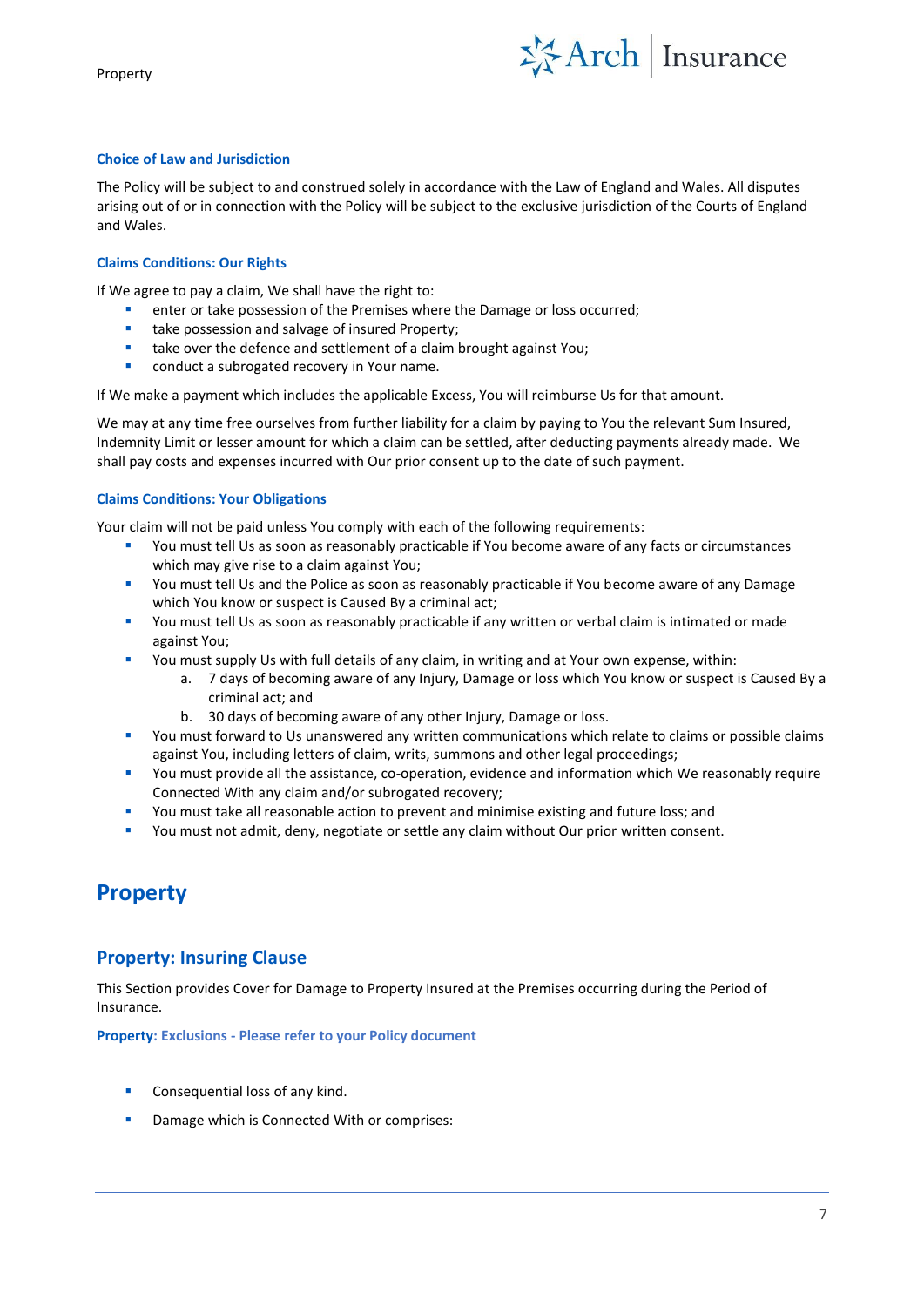# 琴Arch | Insurance

#### Property

- an existing or hidden defect in Property, gradual deterioration, wear and tear, rust, corrosion or erosion, frost or change in the water table level, faulty design or faulty materials used in the construction of Property, faulty workmanship, operating error or omission by You or an Employee, the bursting of a boiler or other equipment not being used for domestic purposes where the internal pressure is due to steam only and belongs to You or is under Your control, insect, animal or vermin, Property undergoing a process of production, packing, treatment, testing, commissioning, servicing, or repair, shrinkage, evaporation or loss of weight, dampness or dryness, scratching, mould or fungus, change in temperature, colour, flavour, texture, or finish, nipple or joint leakage or failure of welds, cracking, fracturing, collapse or overheating of a boiler, vessel, machine or apparatus in which internal pressure is due to steam only and associated piping; and/or mechanical or electrical breakdown or derangement of Property normal settlement of new structures, acts of fraud or dishonesty, disappearance, unexplained or inventory shortage, misfiling, misplacing of information or clerical error, erasure or distortion of information on computer systems or other records; and/or theft or attempted theft (other than Damage caused by forceful or violent entry or exit).
- Damage to a structure which is Connected With or comprises its own collapse or cracking.
- Damage comprising Pollution which is solely Caused By any of the following perils: fire, lightning, explosion, aircraft or other aerial devices or articles dropped therefrom, riot, civil commotion, strikers, locked-out workers, persons taking part in labour disturbances, malicious persons other than thieves, earthquake, storm, flood, bursting, overflowing, discharging or leaking of water tanks, water apparatus or water pipes, sprinkler leakage or impact by a road vehicle or animal; or Damage Caused By any of the above perils which itself is Caused By Pollution, the Property Insured undergoing a process involving the application of heat; and/or Damage to that portion of the Property Insured Caused By its own self ignition, leakage of electricity, short circuiting, or over-running.
- Damage to:
- glass not being fixed glass forming part of the structure of the Building; and/or china, earthenware, marble or other fragile objects (not including Stock).
- Livestock, growing crops or trees, vehicles licensed for road use including accessories on or attached to them, caravans or trailers, railway locomotives or rolling stock, watercraft or aircraft, Property in the course of construction including materials for use in the construction; and/or piers, jetties, bridges, culverts or excavations except where Property is specifically stated as insured in the Schedule and the Damage is not otherwise excluded.
- Subsidence, landslip or heave caused to yards, car parks, roads, bridges, pavements, walkways, terraces, drives forecourts and similar surfaces all constructed of solid materials
- Damage which is Connected With:
- cessation of work, Government Action; and/or strikers, locked-out workers, persons taking part in labour disturbances or malicious persons acting in connection with such events.
- Damage to jewellery, precious stones, precious metals, bullion, furs.
- Damage Caused By theft or any attempt thereat, of Money or securities beyond the £2,000 of cover provided under Contents.
- Inundation from the sea, escape of water from the normal confines or any natural or artificial water course lake reservoir canal or dam, caused By storm or tempest, except where Caused By flood.
- Felling, lopping or pruning of trees, Damage to fences, gates and moveable Property in the open or open sided Buildings, caused By storm or falling trees.
- Damage Caused By escape of water while the Premises are Unoccupied.
- Damage Caused By gradual emission or seepage from any fixed heating installation.
- Damage to moveable property in the open Caused By wind, rain, hail, sleet, snow, flood or dust.
- Damage Caused By electrical or magnetic disturbance or erasure of electronic readings.
- Damage Caused By the solidification of molten material.
- Damage Caused to Property which is more specifically insured.

### **Property: Extensions**

- Capital Additions.
- Contract Sale Price.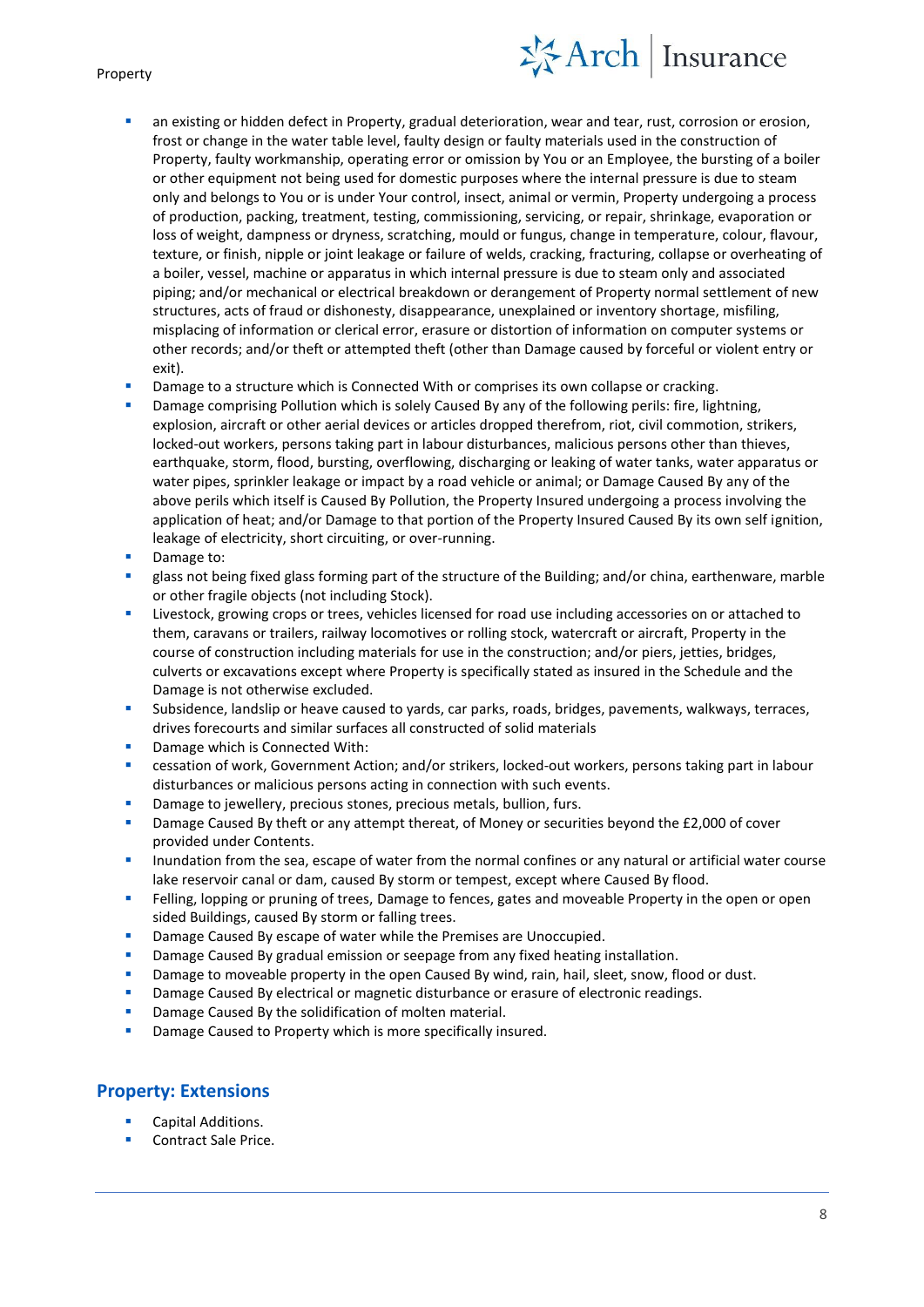Business Interruption



- Documents and Books.
- Drain Clearance.
- **Emergency Services.**
- Fire Extinguishing Expenses.
- Loss Minimisation.
- Loss of Metered Utilities.
- Moulds Tools and Dies.
- Other Locations.
- Rent Payable.
- Replacement Locks.
- Seasonal Increase.
- Temporary Removal.
- Theft Damage to Buildings.
- Trace and Access.
- Trade Samples.
- Undamaged Property.
- Underground Services.
- <span id="page-8-0"></span>Workmen.

# **Business Interruption**

This Section provides Cover for Interruption to your business following an insured loss under the Property Damage section which results in reduced income and increased running costs.

### **Business Interruption: Extension Events (Damage)**

The occurrence of Damage to the Property listed below by a cause not excluded by the Property Section will constitute an Extension Event if specified in the Schedule.

- Customers and Suppliers.
- Property Away from the Premises.
- Motor Vehicles.
- **•** Property Within One Mile of the Premises.
- Property at Utility Supplier Premises.

### **Business Interruption: Extension Events (Non-Damage)**

Any of the occurrences listed below will constitute an Extension Event if specified in the Schedule.

- Disease, Infestation and Defective Sanitation.
- Essential Employees.
- **■** Local Emergency.
- Failure of Utilities.
- <span id="page-8-1"></span>Lottery Winner.

# **Glass**

This Section provides Cover for Breakage of Glass at the Premises occurring during the Period of Insurance.

We shall replace the Glass or, at Our option, pay the costs of replacement.

Our total liability will not exceed the limit specified in the Schedule or if no limit is specified, £5,000.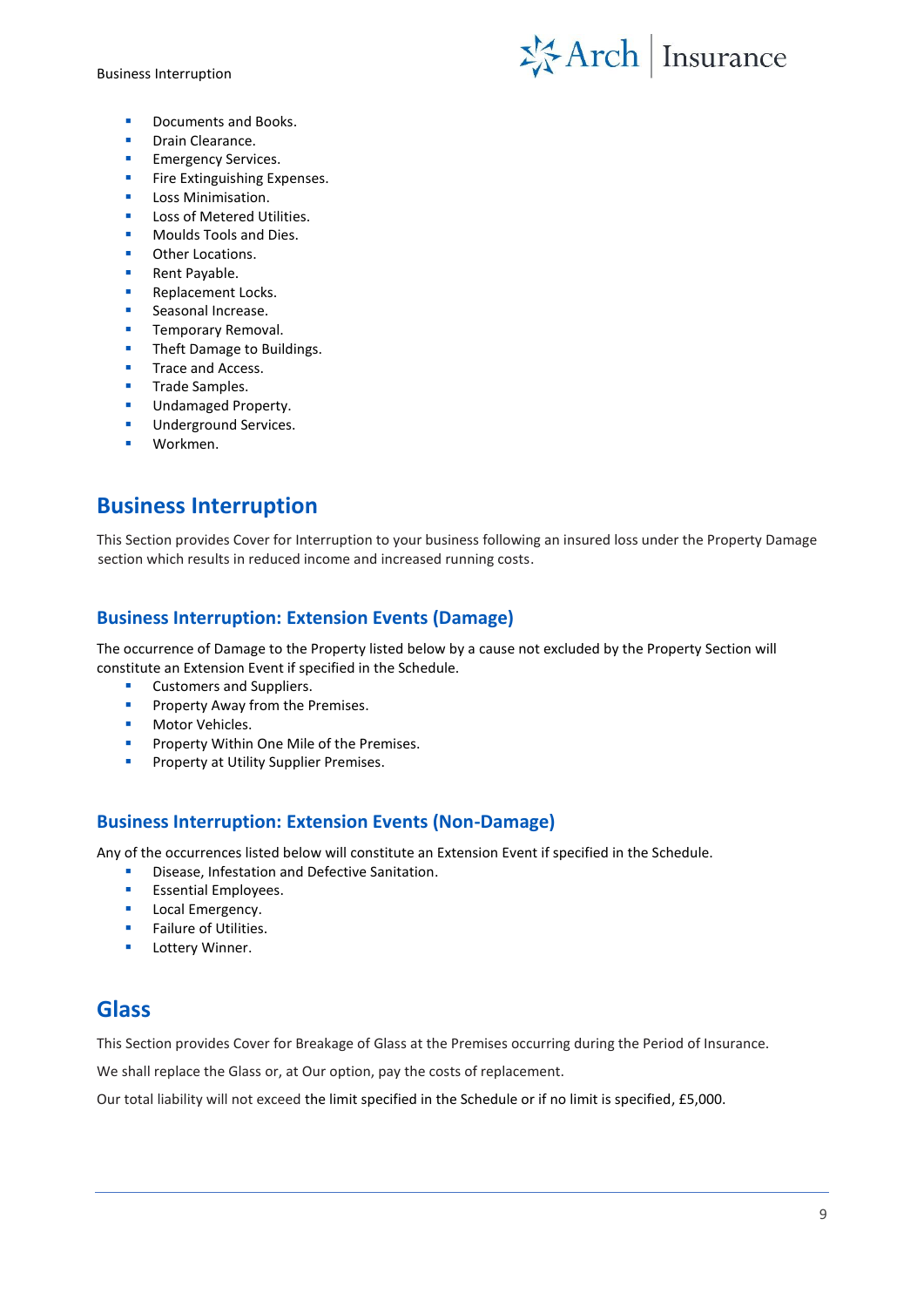

### **Glass: Extensions**

Subject to the terms of this Section, We shall also pay for any of the following losses which are Caused By Breakage of Glass at the Premises occurring during the Period of Insurance:

- The reasonable costs which You incur to board up doors or windows, for an amount not exceeding £2500 any one occurrence.
- The reasonable costs which You incur to repair or replace window frames, security fittings and/or alarm foil, for an amount not exceeding £1,000 any one occurrence
- Damage to lettering, embossing, beading, silvering or ornamental work, for an amount not exceeding £2,500 any one occurrence.
- Damage to goods displayed unless Caused By theft or attempted theft for an amount not exceeding £1,000 any one occurrence.

If specified in the Schedule, We shall also pay for the reasonable costs which You incur to repair Damage to signs, for an amount not exceeding the Sum Insured specified in the Schedule.

### **Glass: Exclusions**

We shall not make any payment under this Section for loss Connected With or comprising any of the following:

- Fire, lightning, explosion or storm.
- Glass in light fittings, signs, stock, goods in trust, vehicles, vending machines, greenhouses or conservatories unless specified in the Schedule.
- Defects in frames or framework.
- Faulty or defective workmanship by You or any of Your Employees.
- Scratching, wear and tear or gradual deterioration.
- Mechanical or electrical breakdown of neon and illuminated signs and electrical light fitments.
- The Excess stated in the Schedule.
- Repair or alteration of Property which is not Glass.
- Unoccupied Buildings.
- Consequential loss.

# <span id="page-9-0"></span>**Money and Assault**

#### **Money**

This Section provides Cover for Damage to Money occurring during the Period of Insurance within the Territorial Limits at the Premises, in Transit or at the private residence of any Insured Person.

We shall not pay more than the limit stated in the Schedule or specified in any Extension to this Section.

#### **Money: Exclusions**

- 1. fraud or dishonesty of any director partner or Employee unless discovered and reported to the police and Us in writing within 7 days of discovery;
- 2. use of any form of payment which proves to be counterfeit false, invalid, uncollectable or irrecoverable for any reason;
- 3. errors or omissions;
- 4. an Unattended Vehicle;
- 5. forgery, fraudulent alteration or substitution, fraudulent use of a computer or electronic transfer; or
- 6. any gaming machine, vending machine or automated teller machine or cash dispensing machine unless specified in the Schedule.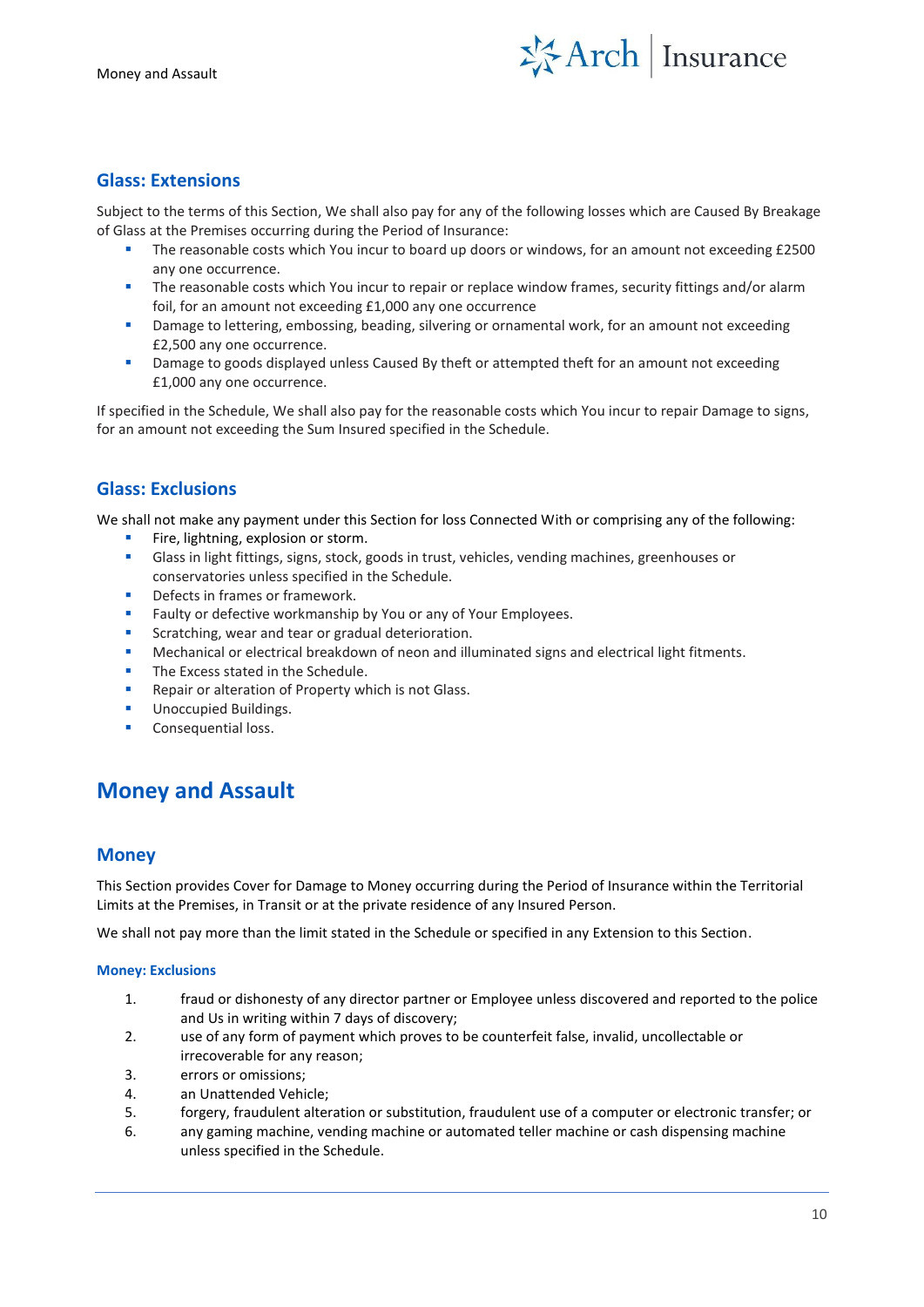#### Goods in Transit



#### **Money: Extensions**

The following Extensions shall apply subject to all other terms conditions limits and exceptions of the Policy.

We shall pay You for Damage to:

- 1. any cases bags containers belts or waistcoats owned by You or for which You are responsible being used for carrying Money Caused By theft or attempted theft of Money up to a limit of £1,000 any one occurrence;
- 2. clothing and personal effects belonging to You or any Person Insured Caused By theft or attempted theft of Money up to a limit of £500 any one person; and
- 3. safes and strong rooms Caused By theft or attempted theft of Money up to a limit of £10,000 any one occurrence.

We shall pay You for the cost of changing locks or lock mechanisms on doors, windows, safes and strong rooms at the Premises to maintain security following theft of keys from the Premises or from Your home or the home of any Insured Person, up to a limit of £1,000 any one occurrence.

Contingent Security Company Cover.

#### **Assault**

We shall pay the benefits specified on the Schedule in respect of Death or Disablement to an Insured Person Caused By an Assault Event during the Period of Insurance.

In addition we shall pay medical expenses up to £500 in total for any one Assault Event.

#### **Assault: Exclusions**

We shall not be liable in respect of any Death or Disablement Connected With pregnancy or any pre-existing physical or mental condition.

# <span id="page-10-0"></span>**Goods in Transit**

This Section provides Cover for Damage to Property Insured whilst in Transit within the Territorial Limits during the Period of Insurance.

Our liability will not exceed the limit or sublimit stated in the Schedule, which will form part of the Sum Insured.

### **Goods in Transit: Exclusions**

We shall not make any payment under this Section for loss Connected With or comprising any of the following:

Damage which is Connected With or comprises:

- **E** defective or inadequate packing, insulation or labelling, delay, inadequate documentation, disappearance or unexplained inventory shortage.
- evaporation or ordinary leakage.
- vermin, insects, wear and tear, inherent vice, latent defect or gradual deterioration.
- **•** pollution or contamination.
- an existing or hidden defect
- loss of market, indirect or consequential loss.
- vibration, denting, scratching or bruising.
- mechanical or electrical breakdown, derangement, defect or failure.

#### Shortage in weight.

Damage which is Connected With or comprises deterioration or variation in temperature unless Caused By fire, theft or overturning or collision of the carrying vehicle.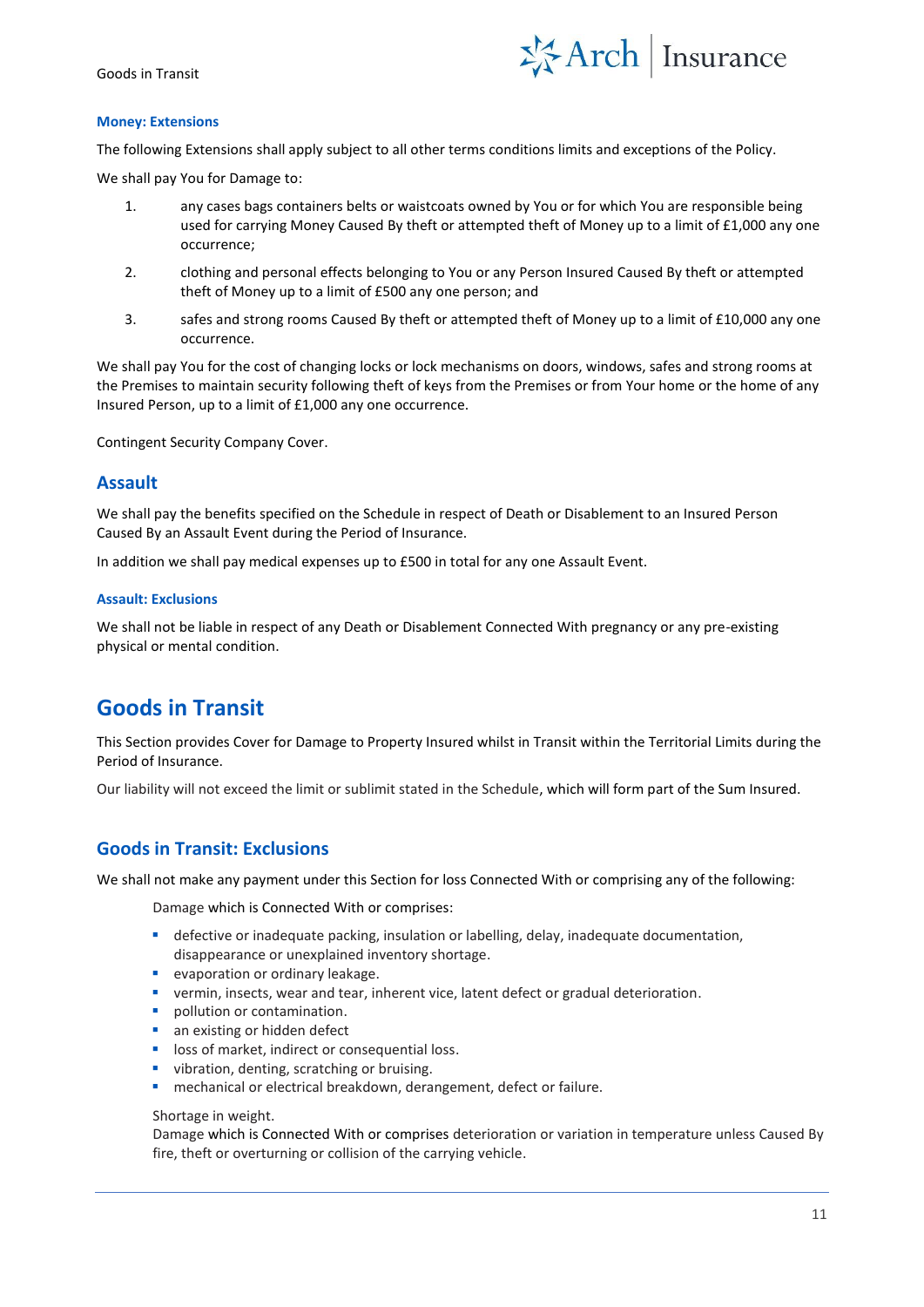



Confiscation, requisition or destruction by order of government or public authority. Riot, civil commotion, strikes, lockouts or labour disturbances.

Damage occurring outside the Territorial Limits, or not connected with the Business Damage to:

- Jewellery, precious stones, watches, clocks, gold and silver articles, furs or curios.
- wines, spirits, perfumes and tobacco products.
- audio visual equipment.
- computer hardware and software.
- rare books.
- works of art.
- money, bullion or non ferrous metals.
- living creatures.
- Explosives.

unless such Property is specified in the Schedule as being insured by this Section and the Damage is not otherwise excluded.

Property in Transit for hire or reward.

#### **Goods in Transit: Extensions**

- Additional Expenses.
- Clothing and Personal Effects.
- Property on Approval with Customers.
- Property on Demonstration.
- Substitution of Vehicles Specified on Schedule.
- Tarpaulins, Sheets and Ropes.
- Tools.
- Travellers' Samples.

# <span id="page-11-0"></span>**Marine Cargo**

This Section provides Cover for Damage to Goods occurring during the ordinary course of a Voyage or Transit commencing during the Period of Insurance, unless otherwise excluded.

### **Cover, Features and Benefits**

Covers transit by land, sea and air for all approved modes of transport including inland transits, imports and exports by Commercial Customers in the United Kingdom.

- The basis of cover, unless otherwise agreed, is the London Insurance market standard and internationally recognised Institute Cargo Clauses (ICC). These clauses are standard in international trade and provide cover against all risks of physical loss or damage to goods whilst in the ordinary course of transit by road, rail, sea, air or post.
- This Section also covers War and Strikes (including Terrorism) risks.
- War risks cover provides protection against physical loss of or damage to your goods caused by acts of war. War risks cover is only provided whilst your goods are waterborne or airborne. War risks cannot be provided when your goods are in transit on land or while they are in storage or where losses are caused by Nuclear Weapons.
- Strikes risks cover provides protection against physical loss of or damage to your goods caused strikers or other persons taking part in labour disturbances, as well as riots and civil commotions.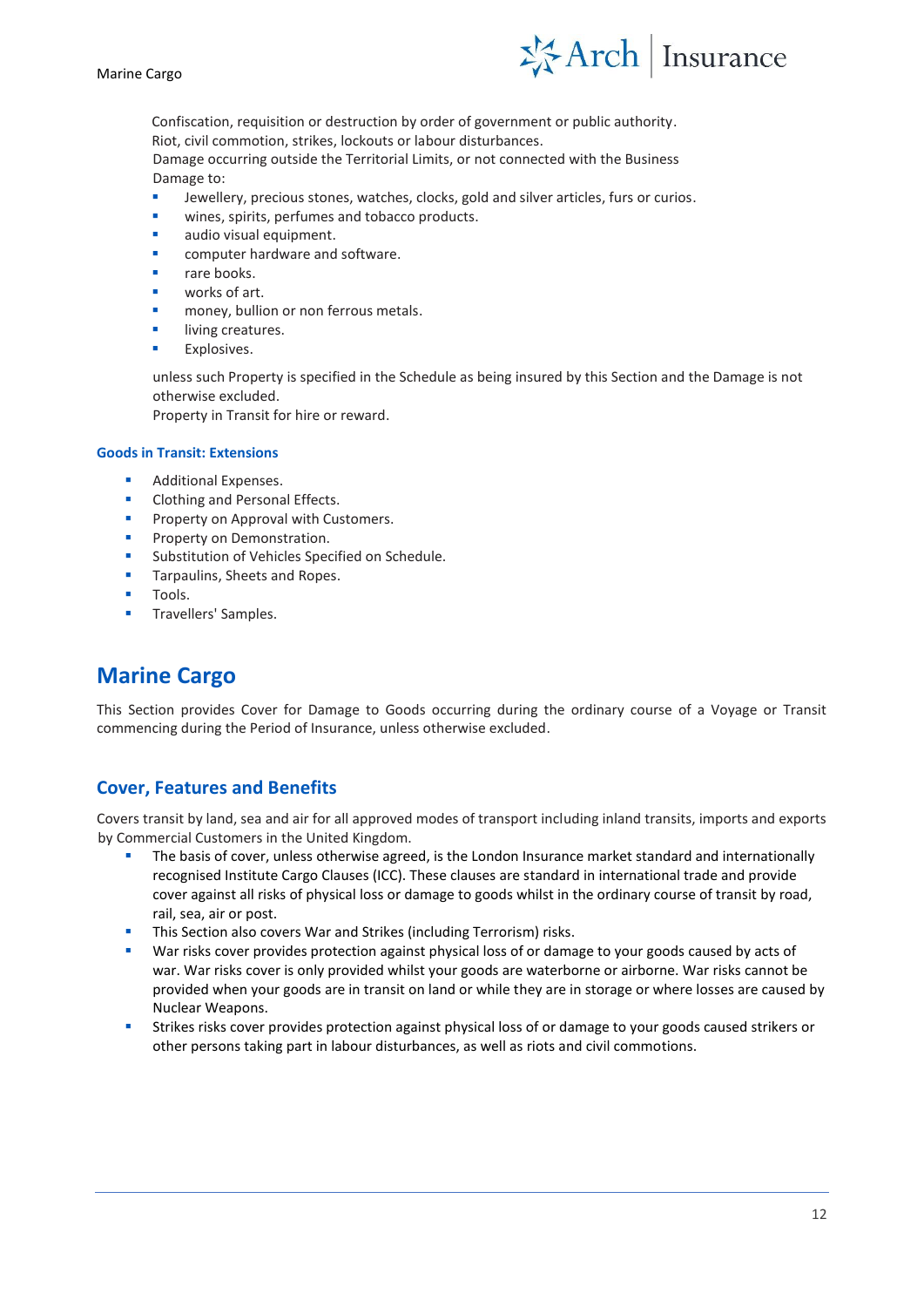Liability



### **Significant Exceptions and Limitations - Please refer to your policy document**

- Sea/ Ocean going vessels must be seaworthy and comply with the Institute Classification Clause and hold a valid security certificate. If any standards are not met you must notify us as soon as possible. Failure to notify us may invalidate your cover.
- Ordinary leakage wear and tear, losses attributable to insufficient or unsuitable packing, inherent vice or breakdown of refrigeration equipment
- Maximum 60 days storage at a destination seaport is included (30 days in respect of airports).
- Loss, damage or expenses proximately caused by delay, whether the delay is caused by a risk insured against or not.
- Transits to, from or within any excluded territories
- Loss, damage or expense arising from the insolvency or financial default of the owners, managers, charterers or operators of any vessel or aircraft.
- Losses caused by Radioactive Contamination or Cyber risks.
- This cover is not available for shipments of Livestock, Money, Jewellery, Precious Stones, Precious Metals, Bullion, Furs, Antiques, Curiosities, Works of Art, Objet D'art or Rare Books, Tobacco, Cigarettes, Cigars, Household Goods or Personal Effects, Bulk Oil, Coal, Caravans, Yachts or other Watercraft, Railway Rolling Stock

# <span id="page-12-0"></span>**Liability**

### **Liability: Extensions**

The following extensions apply to the Employers' Liability, Public Liability and Product Liability cover:

- Court Attendance.
- Cross Liabilities.
- Cyber.
- Indemnity to Others.

### **Employers' Liability: Coverages**

Provides protection for which You are legally liable to pay as damages and Costs and Expenses for accidental Injury sustained by an Employee provided that the Injury:

- occurs during the Period of Insurance;
	- o arises out of and in the course of their employment by You in connection with the Business; and occurs within the Territorial Limits;
	- $\circ$  elsewhere in the world for temporary visits by Employees normally resident within the Territorial Limits.

The maximum We shall pay, including Costs and Expenses, for any claim or series of claims (regardless of the number of claimants) Connected With one occurrence is the Limit of Indemnity.

Cover includes:

Asbestos, Radiation, Silica, Terrorism (up to £ 5,000,000 any one occurrence).

Injury to Working Partners.

Unsatisfied Court Judgments.

### **Employers' Liability: Exclusions**

We shall not pay for liability Connected With or comprising any of the following:

■ Motor Liability.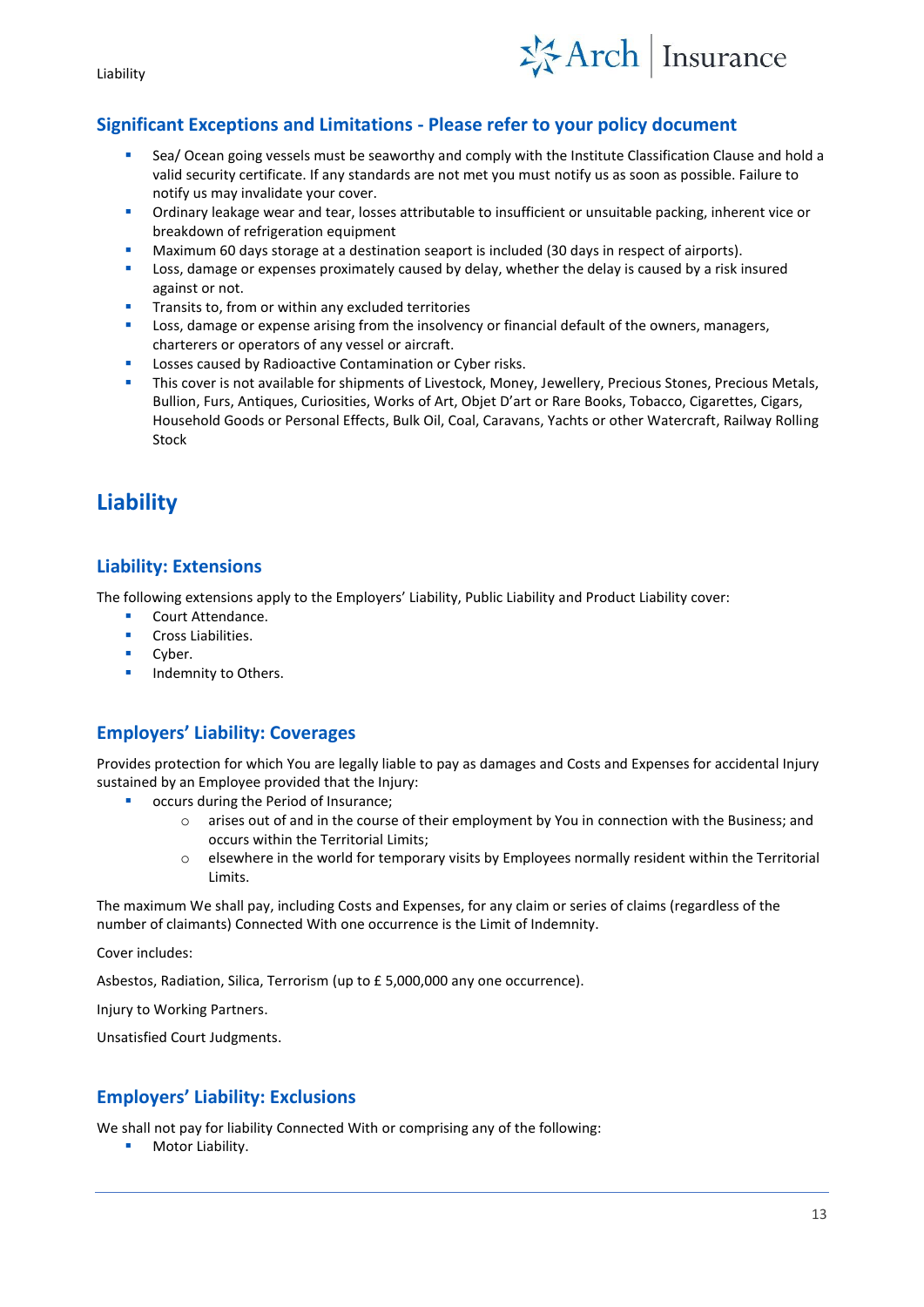Liability



- Offshore Work.
- Statutory Liabilities.

### **Public Liability: Coverages**

Provides protection against your legal liability for injury to third parties and damage to their property including nuisance, trespass, obstruction, loss of amenities or interference with right of way light air or water up to the limit stated in the schedule including costs and expenses Cover extends to include:

- Contingent Motor third party liability arising out of the use of vehicles not owned by you within the Territorial Limits.
- Data Protection Legislation (up to £250,000).
- Defective Premises Act liability.
- Employee and visitor personal belongings.
- Leased or Rented Premises.
- Overseas Personal Liability.
- Terrorism (up to £ 2,000,000).

### **Public Liability: Exclusions - Please refer to your policy document**

- Aircraft, Watercraft and Mechanically Propelled Vehicles.
- Contractual Liability and Indemnity to Principal.
- Defects in Land.
- Injury to an Employee.
- Financial Loss.
- **Hazardous Activities.**
- Hazardous Substances.
- Hot Works away from Your Premises.
- Pollution occurring:
- in the United States of America or Canada:
- elsewhere unless Caused By a sudden identifiable unintended and unexpected incident which takes place in its entirety at a specific time and place during the Period of Insurance.
- Professional Advice and Services.
- Property Being Worked Upon.
- Products Supplied.

## **Product Liability**

Provides protection against your legal liability to pay damages and costs and expenses following accidental injury or damage to Property occurring during the Period of Insurance and Caused By Products Supplied from within the Territorial Limits, but not Products Supplied by You in or for delivery or use in the United States of America or Canada.

We shall pay Costs and Expenses in addition to the Indemnity Limit except for any claim brought in the United States of America or Canada, where the Indemnity Limit will include Costs and Expenses.

### **Product Liability: Exclusions- Please refer to your policy document**

- Contractual Liability.
- Custody and Control.
- Injury to an Employee.
- **Financial Loss**
- Hazardous Activities.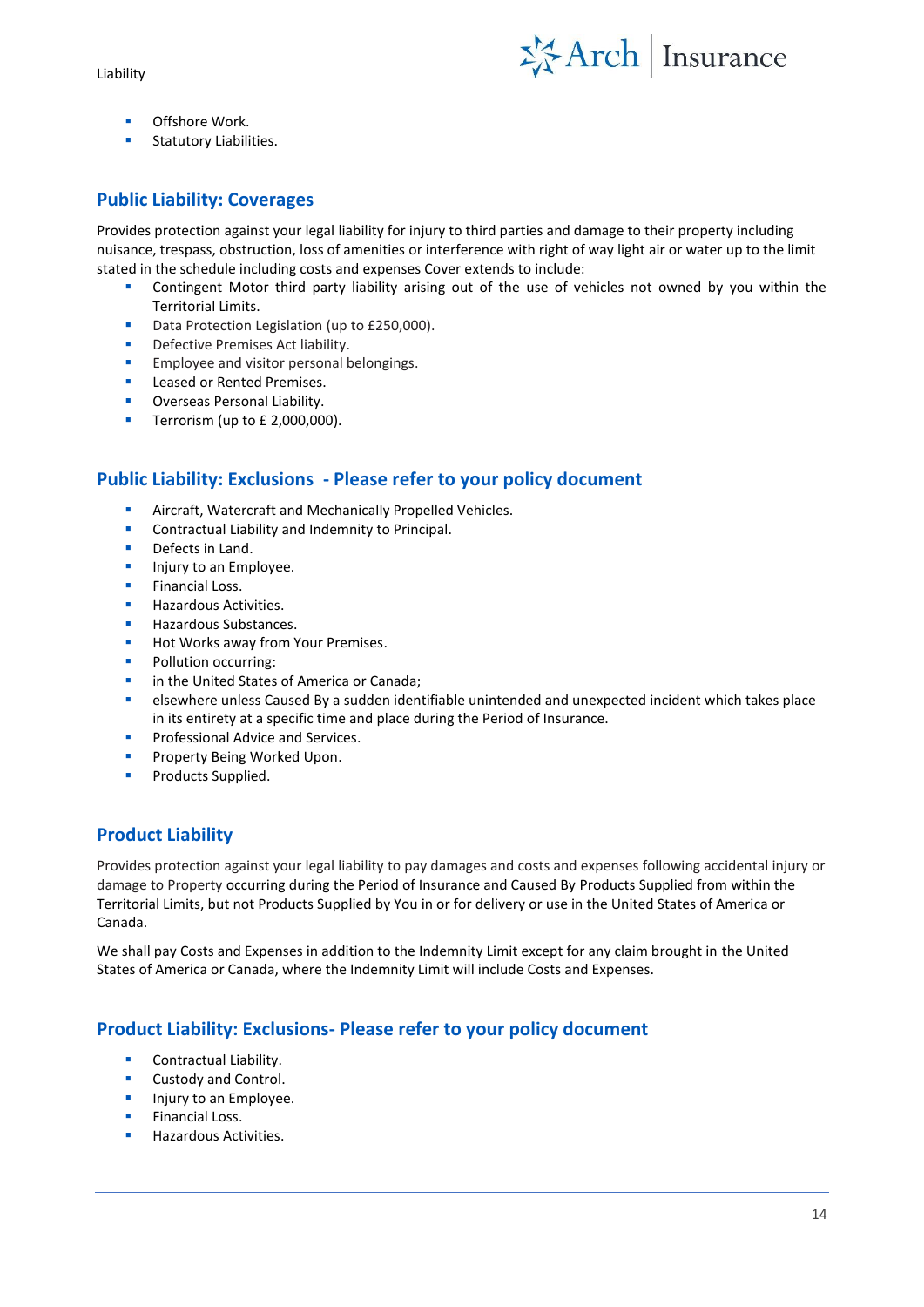Legal Expenses



- Hazardous Substances.
- Professional Advice and Services.
- Products Exported to the United States of America and Canada.
- <span id="page-14-0"></span>Replacement, Removal, Repair

# **Legal Expenses**

Insured by DAS Legal Expenses Insurance Company Limited (DAS)

#### **Cover, Features and Benefits**

Cover up to £500,000 for your legal costs and expenses for the following:

- Defence of employment disputes and payment of compensation awards (compensation awards are also subject to an aggregate limit of £1,000,000 in any one period of insurance)
- Legal defence for
	- o Criminal prosecutions
	- o Data protection
	- o Wrongful arrest
	- o Statutory notice appeals
	- o Jury service/court attendance
	- o Disciplinary hearings
- Statutory licence appeal
- Contract disputes (minimum amount in dispute £200 inc VAT)
- Debt recovery (minimum amount in dispute £200 inc VAT)
- Property protection
- Personal injury
- Tax protection
- Tenancy disputes
- Crisis containment (up to £25,000)
- **Employment restrictive covenants**
- Social media defamation
- Corporate identity theft

Cover under this section also includes access to

- Business helplines legal advice, tax advice, counselling, identity theft
- Online employment manual: guidance on employment law
- DASbusinesslaw: online law guide and template documents for download

Please refer to the Legal Expenses Section of Your policy for details. DAS will appoint a preferred lawyer or other professional for you. Unless DAS are liable for a compensation award under the policy, you may choose your own lawyer when legal proceedings start or if there is a conflict of interest.

#### **Exceptions and Limitations - Please refer to your Policy document**

- Claims which do not arise directly in connection with the insured business
- Any claim reported to DAS more than 180 days after the date you should have known about the insured incident
- Civil cases (except crisis containment, social media defamation and corporate identity theft) where the lawyer DAS appoint for you does not believe you will be more likely than not to win your case
- Costs you incur without DAS' expressed acceptance
- Legal problems that started before the date your cover begins
- Costs and compensation awards which exceed the policy limits
- Fines, penalties, compensation or damages you are ordered to pay by a court or other authority other than compensation awards covered under employment disputes and compensation awards and legal defence
- The VAT element of any costs if you are registered for VAT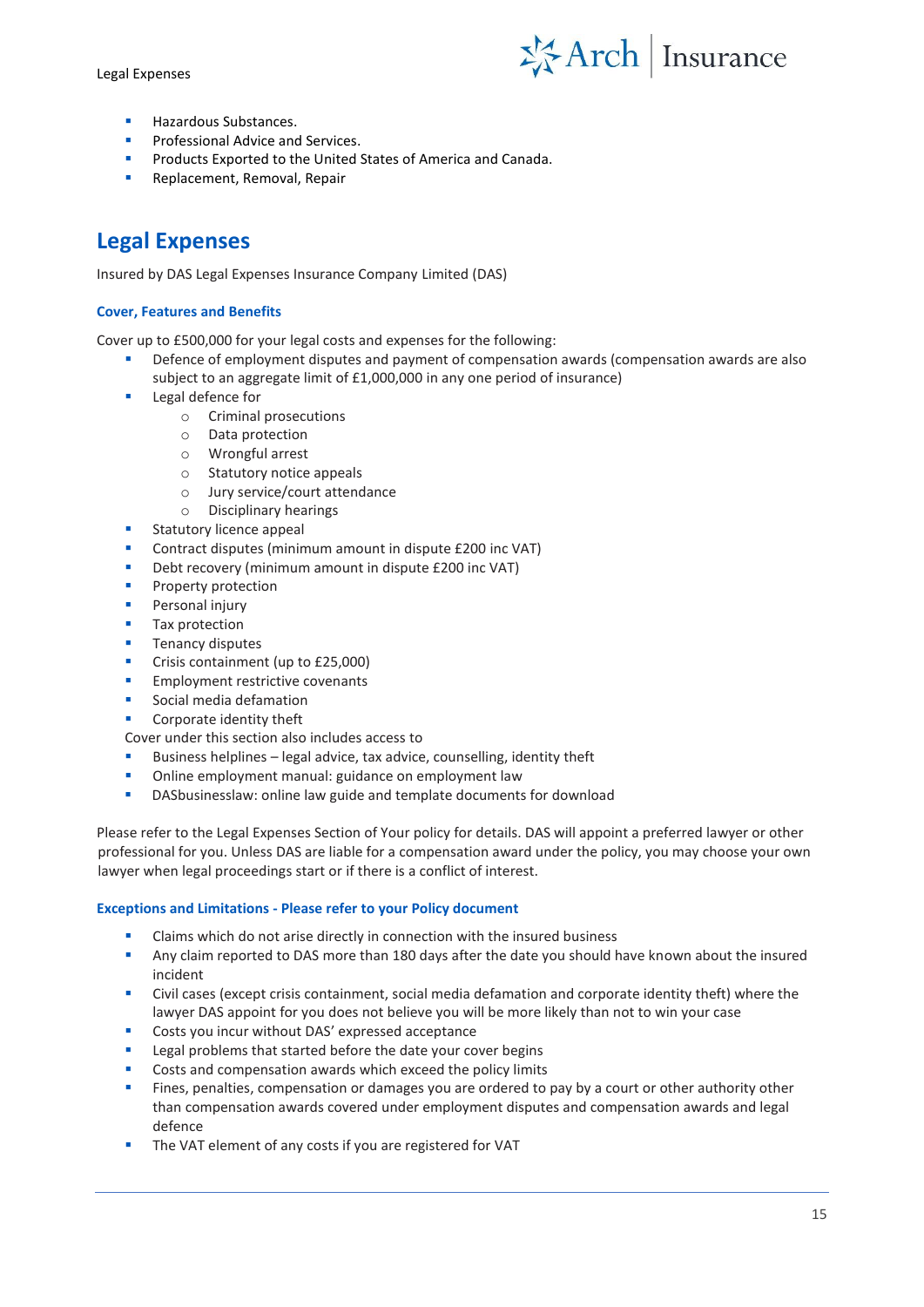

- If DAS agree you can choose your own lawyer, any costs above £100 per hour (this amount may vary from time to time)
- Other exceptions apply, including specific exceptions per element of cover please refer to your policy document

# <span id="page-15-0"></span>**Engineering - Machinery Damage**

Insured by HSB Engineering Insurance Limited

This Section provides protection for loss of or damage to Machinery described in the Schedule from sudden and unforeseen cause whilst at the Premises.

Additional Cover in respect of each claim for loss or damage for which We accept liability, the Cover provided by this Section extends to include the following:

- Automatic Cover for additional Machinery providing that it falls within the terms of the Cover.
- **E** Temporary Removal Loss of or damage to the Machinery occurring within the European Union or European Free Trade Area whilst:
	- 1. temporarily located at any other location, or
	- 2. in Transit for the purposes of repair, service, overhaul or maintenance.
- Debris Removal up to £25,000
- Loss Avoidance Measures
- Expediting Costs up to £50,000
- Repair Costs Investigation up to £25,000

### **Special Exclusions**

Loss of or damage to Machinery Caused By:

- Fire, lightning, explosion (other than Explosion as defined in this Section), earthquake, flood, storm, tempest, inundation, escape of water from water containing apparatus, leakage from sprinkler installations, aircraft and other aerial devices or articles dropped therefrom;
- theft or attempted theft;
- wear and tear, gradual deterioration or rust, gradually developing defects, scratching or chipping of painted or polished surfaces, erosion or corrosion;
- any intentional act or wilful omission by You;
- intentional overloading;
- testing or experiments involving the imposition of any abnormal condition;
- Consequential Loss;
- Application of Tools;
- Guarantees of Performance;
- Airborne and Waterborne Craft;
- Pollution or Contamination:
- <span id="page-15-1"></span>**Erection Risk.**

# **Engineering Inspection**

Carried out by HSB Engineering Insurance Services Limited.

Provides a thorough examination of plant in accordance with the requirements of such statutory regulations as apply to Plant.

A written report is produced.

Covers only plant specified in the Plant Schedule.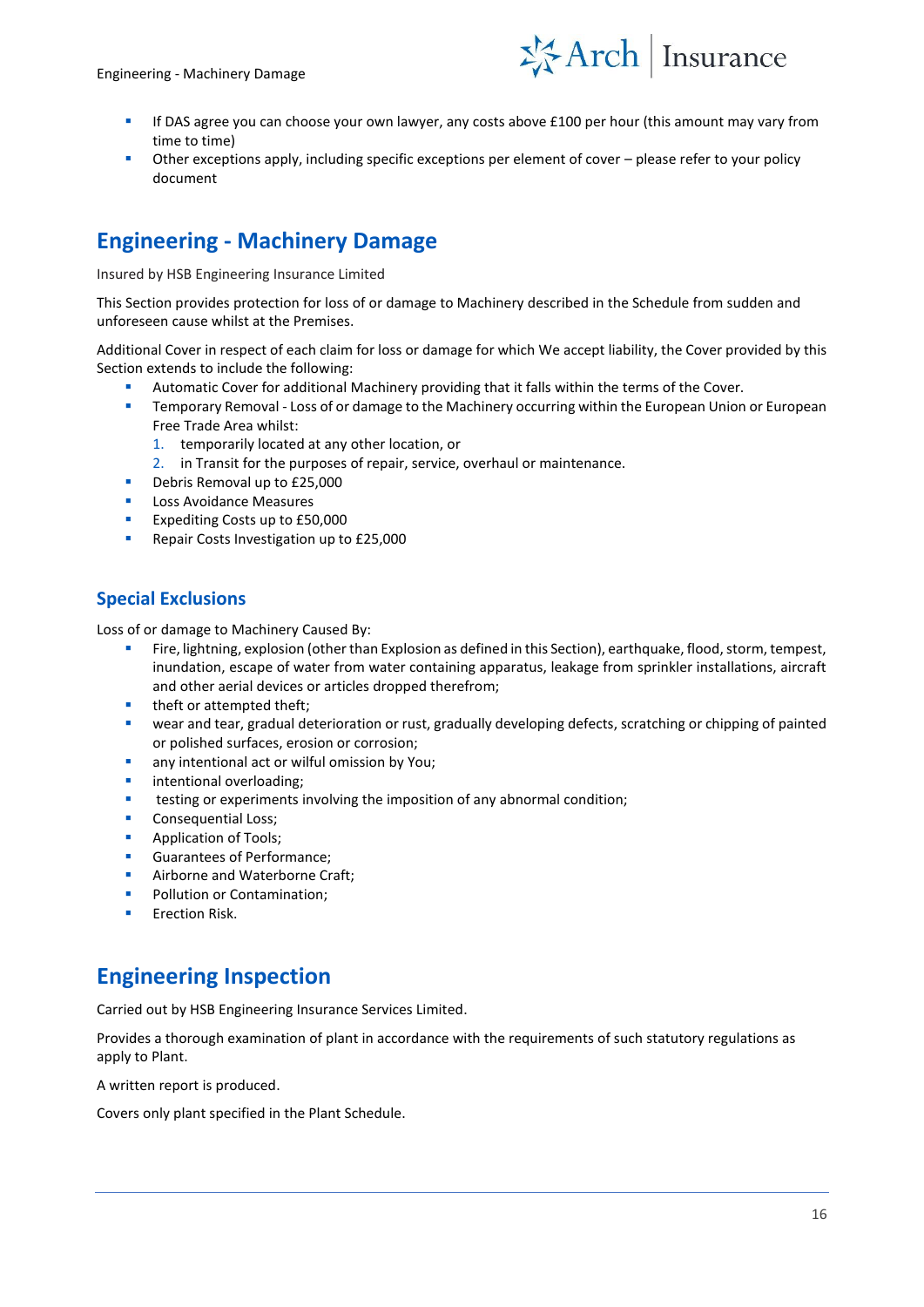

# <span id="page-16-0"></span>**Computer Insurance**

### **Cover, Features and Benefits**

- Hardware.
- Reinstatement of data.
- Increased cost of working.
- Virus hacking and denial of service attack (up to £100,000).
- Loss Avoidance Measures.

### **Section Extensions**

- Waiver of Subrogation Rights;
- Avoiding Corruption (up to £10,000).
- Loss Avoidance Measures
- Temporary and Fast-tracked Repair (50% or £50,000 whichever is the least).
- **■** Investigation Cost (up to £25,000).

### **Extensions Of Cover Applicable To Hardware Sub-Section only**

- Extra Hardware (Sum Insured automatically increased by up to £500,000).
- Waste Electrical and Electronic Equipment Directive (up to £25,000).
- Temporary Removal (up to 50,000).
- Gas Flooding Systems.
- Extra Hire or Lease Costs (up to £25,000).
- Fire Brigade Charges (up to £50,000).
- Recovery of Hardware (up to £10,000).
- Security Guard Costs (up to £25,000).
- Trace and Access (up to £25,000).
- Incompatibility (up to £50,000).

### **Extensions of Cover Applicable to Increased Costs Of Working Sub-Section**

- Accountant Fees (up to £50,000).
- <span id="page-16-1"></span>■ Loss of Interest (up to £10,000).

# **Business All Risks (Specified Items)**

### **Cover, Features and Benefits**

Provides Cover for Damage occurring during the Period of Insurance to Property described in the Schedule provided the Damage occurs within the Geographical Limits as detailed in the Schedule.

The Sums Insured under each item are separately subject to Average.

### **Section Exceptions**

- consequential loss.
- Damage Connected With: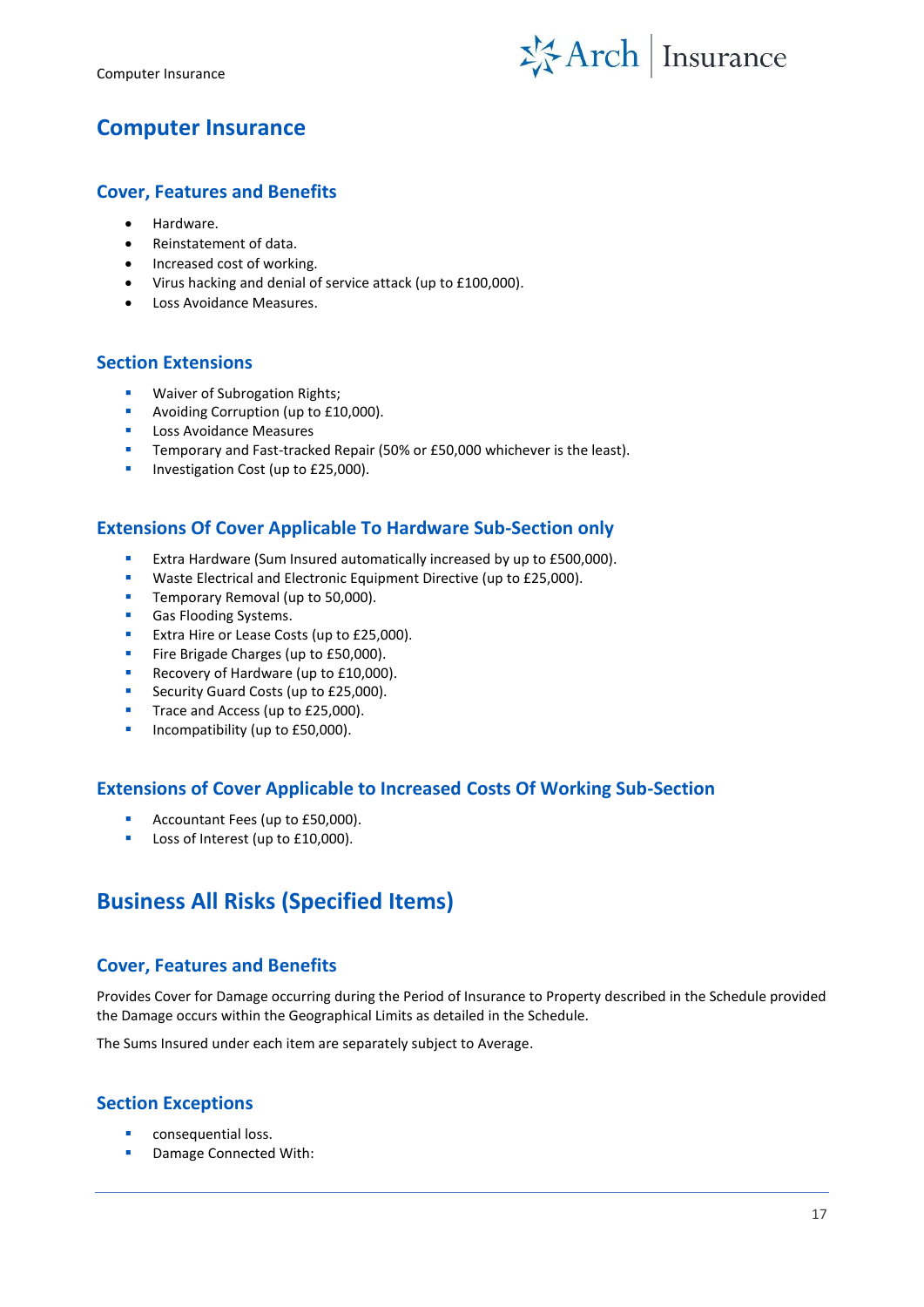

- o inherent vice, latent defect, gradual deterioration, wear and tear, frost, change in water table, Your own faulty or defective design or materials.
- o faulty or defective workmanship, operational error or omission on the part of You or Your Employees.
- o corrosion, rust, wet or dry rot, shrinkage, evaporation, loss of weight, dampness, dryness, marring, scratching, vermin or insects.
- o change in temperature or atmospheric or climatic conditions.
- o mechanical or electrical breakdown or derangement of the Property Insured in which such breakdown or derangement originates.
- Theft from an unattended vehicle or trailer vehicle, unless:
	- o all doors and windows and other means of access are securely fastened and locked; and
	- o all valuable items are locked in secure compartments and hidden from view; and
	- o outside of Your usual trading hours the vehicle is parked within a secure compound or locked within a secure garage.
- Damage caused by:
	- o acts of fraud or dishonesty by Your Employees.
	- o unexplained disappearance, unexplained or inventory shortage misfiling or misplacing of information.
	- o a process of fitting, testing, servicing, repair, renovation or adjustment.
- <span id="page-17-0"></span>The Excess stated in the Schedule

# **Loss of Licence**

### **Cover, Features and Benefits**

Provides cover for the reduction in value of your business or premises as a result liquor licence not being renewed or withdrawn due to causes beyond your control

### **Significant Exceptions and Limitations - Please refer to your policy document**

Losses arising out of:

- planning improvement or redevelopment
- a change in law
- compulsory purchase or surrender
- a reduction or redistribution of licences

# <span id="page-17-1"></span>**Terrorism**

### **Cover, Features and Benefits**

Covers damage to material property and business interruption caused by acts of terrorism.

- Damage to Property within one mile of Premises (up to £500,000).
- Damage to Property of utility supplier (up to £1,000,000).
- Damage to Property of Customers and Suppliers (up to £500,000).
- Damage to Your Property Away from the Premises (up to £500,000).
- Prevention of access (up to £500,000 or £1,000,000 following Damage).
- Threat or hoax (up to £500,000).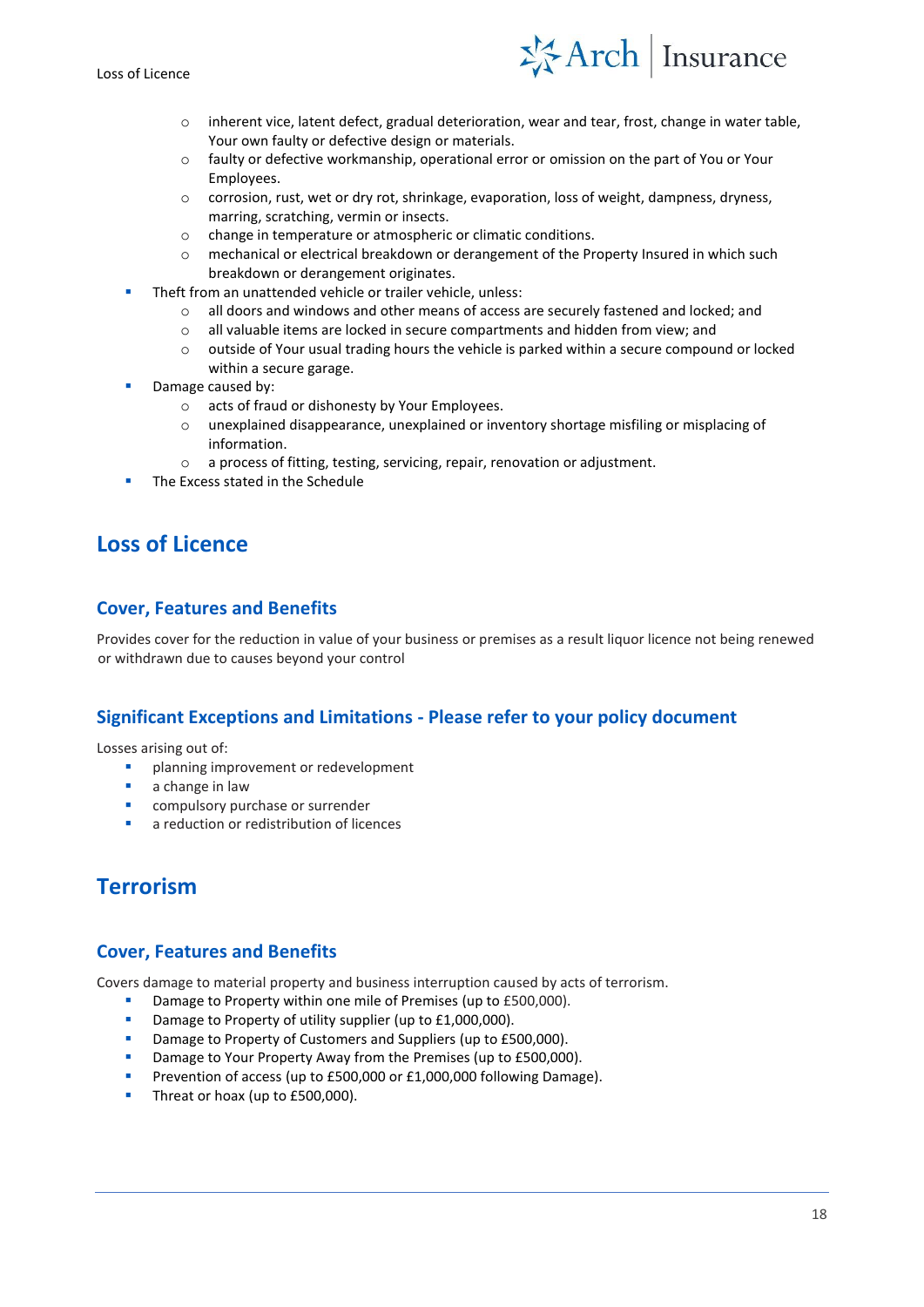Terrorism



## **Significant Exceptions and Limitations - Please refer to your policy document**

- Chemical and biological emissions.
- Confiscation.
- Cyber.
- Illegal trade.
- Malicious persons.
- **■** Microorganisms.
- Nuclear risk.
- Pollution.
- **•** Prevention or control of Terrorism.
- Seizure.
- Theft.
- **■** Unexplained loss.
- Weapons.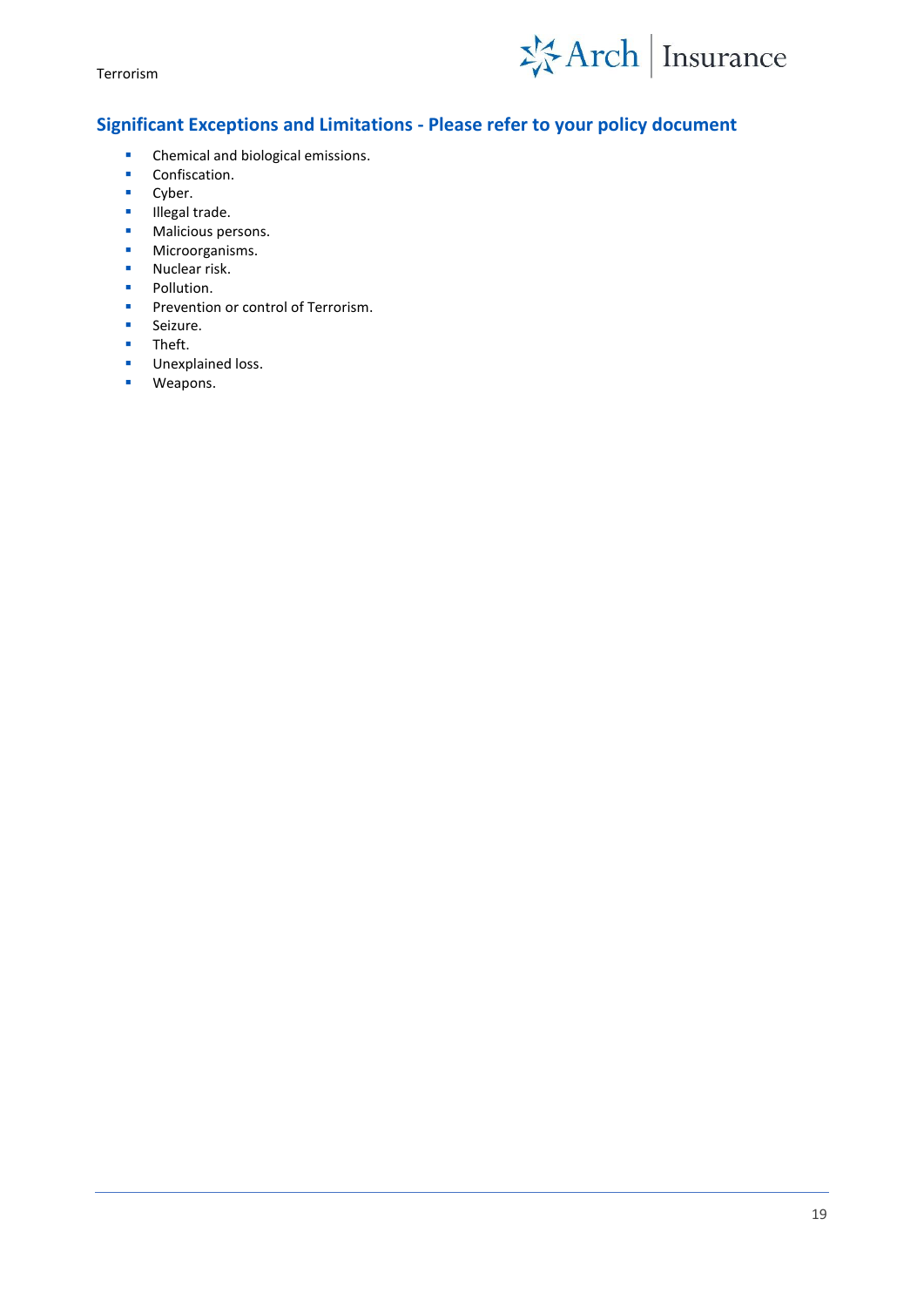

# <span id="page-19-0"></span>**How to Complain**

If You have an enquiry about Your Policy, please contact Your insurance agent who arranged the Policy for You.

If You have a complaint arising from Your Policy please contact:

Complaints Manager Arch Insurance (UK) Limited 5th Floor 60 Great Tower Street London EC3R 5AZ

[complaints@archinsurance.co.uk](mailto:complaints@archinsurance.co.uk)

For complaints relating to the Legal Expenses Section, including complaints relating to the helplines and online tools, please contact

Customer Relations Department DAS Legal Expenses Insurance Company Limited DAS House Quay Side Temple Back Bristol BS1 6NH

Email[: customerrelations@das.co.uk](mailto:customerrelations@das.co.uk)

Telephone: 0344 893 9013

Or complete an online complaint form a[t www.das.co.uk/about-das/complaints](http://www.das.co.uk/about-das/complaints)

If We have not resolved Your complaint within eight weeks or You are not satisfied with Our response, You may be able to refer it to the Financial Ombudsman Service. You must do this within six months of receiving Our final response letter. Contact details for the Financial Ombudsman Service are:

Financial Ombudsman Service Exchange Tower London E14 9SR [www.financial-ombudsman.org.uk](http://www.financial-ombudsman.org.uk/)

Telephone: 0800 023 4567/ 0300 123 9 123

Fax: 020 7964 1001

Email[: complaint.info@financial-ombudsman.org.uk](mailto:complaint.info@financial-ombudsman.org.uk)

<span id="page-19-1"></span>Following the complaints procedure does not affect Your rights to take legal action.

## **Financial Services Compensation Scheme**

Arch Insurance (UK) Limited and the insurers of this policy are covered by the Financial Services Compensation Scheme (FSCS).

If we are unable to meet our obligations, You may be entitled to compensation from the scheme, depending on the type of insurance and the circumstances of the claim.

Further information is available from the FSCS at [www.fscs.org.uk](http://www.fscs.org.uk/)